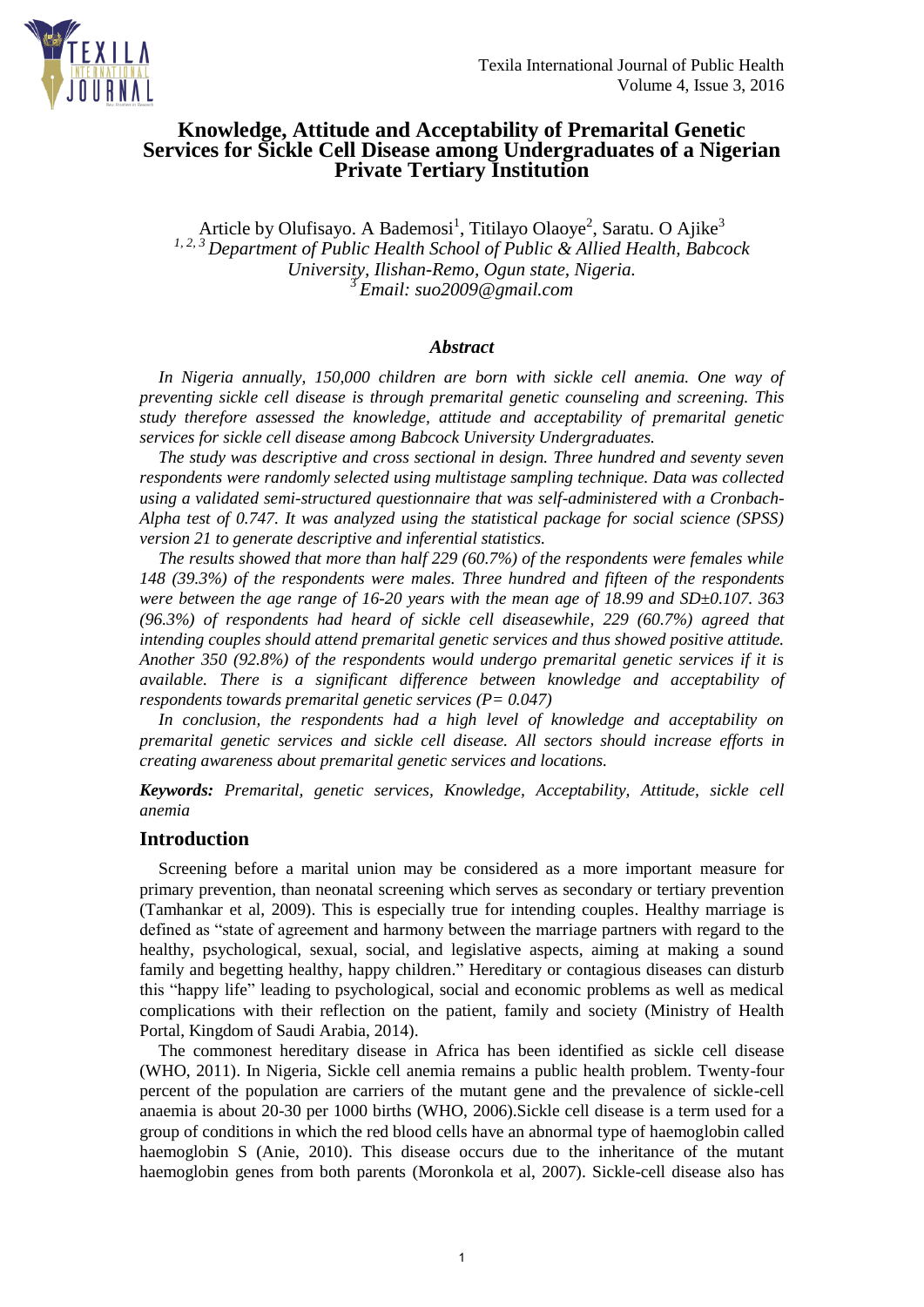major psychological, social and economic implications for the affected child as well as the family (Anie, 2010).

Sickle cell disease can only be cured by bone marrow transplant also known as stem cell transplant. It is a very expensive treatment and involves replacing the affected bone marrow with bone marrow transplanted by someone without sickle cell disease. This is not feasible in low income countries (Owolabi et al, 2011). Therefore, for Africans and in particular Nigerians, an important and cost effective approach for controlling the disease is preventionand this depends upon the detection of carriers, genetic counseling, prenatal screening for fetal genotype in couples who are both carriers and newborn screening for sickle cell genotype (Owolabi et al, 2011).

Recent reports showed that Nigeria alongside India, and the Democratic Republic of the Congo [DRC] contributed 57% of the global total of newborns with sickle cell anemia. The contributions of the two lattercountries have been projected to decrease by 2050, but the contribution of Nigeria has been projected to increase from the present 30% to 35% by 2050 (Piel, Hay, Gupta, Weatherall, &Williams, 2013). This calls for the urgent introduction of premarital genetic services in Nigeria, to bring down the projected increase. Moreover, religious and cultural beliefs of people regarding the origin of sickle cell disease and its treatment are drawbacks. There is still a palpable lack of information about the disorder which, with the increasing prevalence, has encouraged the growth of myths, misinformation, inappropriate treatment, frustration and stigmatization (Diallo, & Tchernia, 2007).

Tertiary institutions in Nigeria usually comprise mainly of youths who are unmarried and intend to get married and procreate in future. Many university students do not view sickle cell anaemia and genotype incompatibility as issues to be considered in making marital decisions and therefore might be willing to proceed with marriage in such circumstances (Alao&Nwannadi, 2009). This study therefore sought to find out if undergraduates are knowledgeable, have a very positive attitude and high acceptability of these premarital genetic services available for the prevention of sickle cell disease. The information obtained from this study would encourage counsellors and programme planners to intensify awareness campaigns on premarital genetic services among Nigerian undergraduates (Moronkola & Fadairo, 2009).

#### **Materials and methods**

The study was a cross-sectional survey utilizing a pre-tested questionnaire (Cronbach's alpha of 0.747) to collect information about the Knowledge, Attitude and Acceptability of Premarital Genetic Services for Sickle cell disease among Babcock University undergraduates. Informed consent was sought from all the volunteer participants. Four hundred participants between the ages 15-24 were selected from students living on campus using multistage sampling technique. Questionnaires constructed were served to the participants who were required to fill the four sections.

The sample size used was drawn from the total study population by using the Cochran formula (Cochran 1963) for determining minimum sample size. Where  $n = Z^2 pq/d^2$ 

Where,  $n=$  minimum sample size;  $Z=$  standard normal deviation set at 1.96; p=estimated prevalence of sickle cell disease in Africa averagely 25% i.e. 0.25 (WHO, 2006); q= 1-p (1-  $(0.25) = 0.75$ ; d= degree of accuracy desired 5% (0.05) Therefore n=  $(1.96)^2$  X  $(0.25(0.75))$ (0.05). Hence n=288.12. The minimum sample size is approximated to 300 participants. An additional 100 questionnaires was added to the minimum sample size to ensure that there is no type 1 error and to accommodate "No response".

Of the 400 questionnaires distributed, only 377 questionnaires were retrieved. The statistical analysis was done using the SPSS version 21.0 statistical software packages. The data collected were subjected to descriptive and inferential statistics using the information obtained and were summarized and presented into tables and charts and Pearson's Chi square. Knowledge scores were computed using 1 for the correct answer and 0 for the wrong answers for each of the knowledge questions on an 11- point scale. For each questions, two answers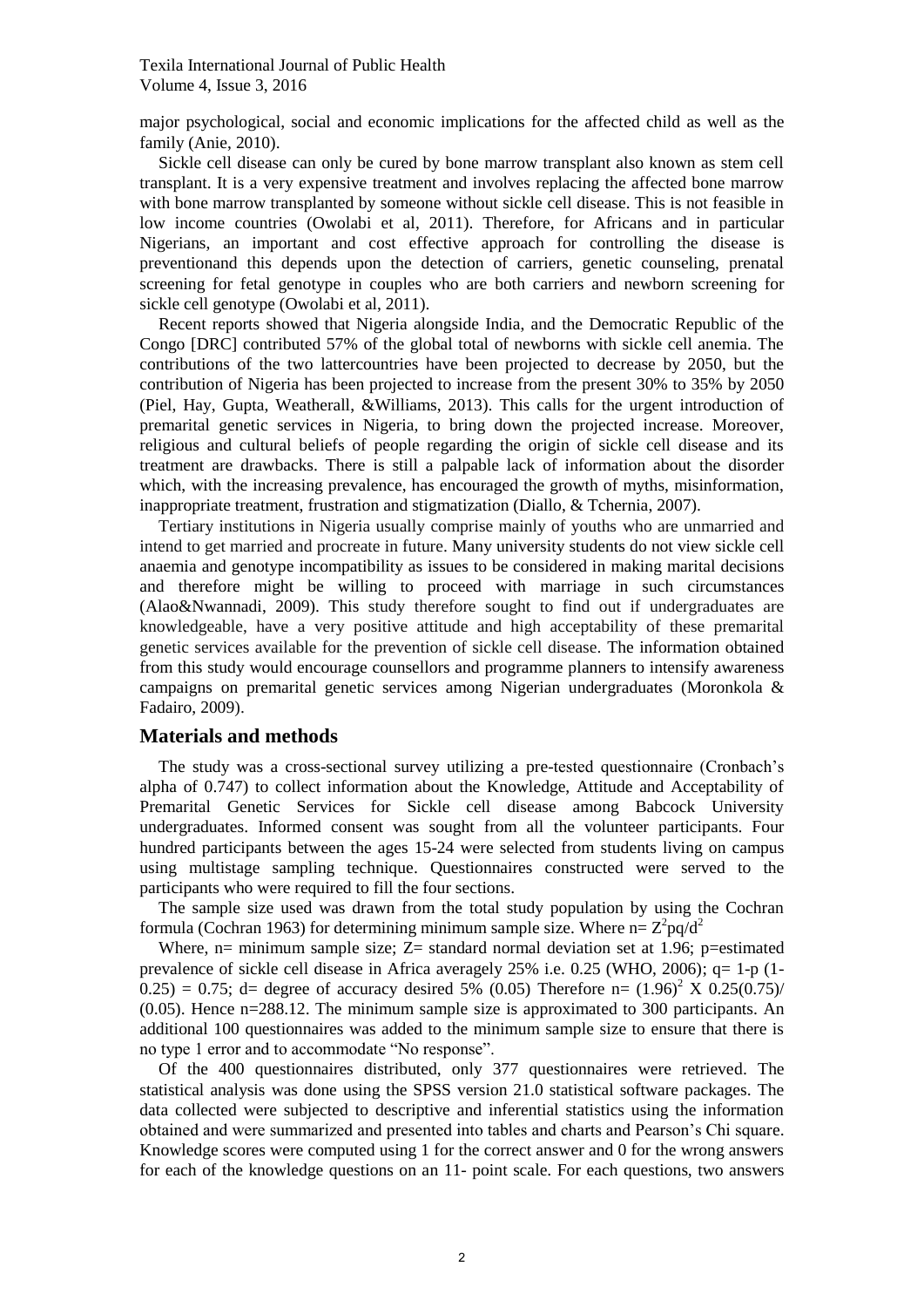were available; Yes and No. The maximum score obtainable was 11 while the minimum was 0. An addition of the knowledge score was done by adding together individual knowledge scores. The scores were then classified into two categories by taking the mean of the highest and lowest scores and a value of 7 was gotten. This was used to classify respondents into high and low levels of knowledge. Scores between 0-5.5 are low and 5.6 to 11 are a high level of knowledge. Attitude scores were computed by awarding 1 mark for each correct answer to 8 statements which assessed respondents' attitudes to premarital genetic services on a 32 point scale. For each item, there were four responses: Strongly Agree, Agree, Disagree, and Strongly Disagree. A composite attitude score was compiled by adding together the individual attitude scores. The scores were then classified into two categories by taking the mean of the highest and lowest scores and a value of 18.6499 was obtained. This was used to classify into low, average and high levels of attitude. Scores from 9-16 were low attitude and scores from 17-21 as moderate attitude and 22-30 were regarded as high attitude.

## **Ethical consideration**

Informed consent was gotten from participants and a brief introduction of the researcher and details of the research was explained. Participants were provided voluntary participation and were free to withdraw if and when they wanted. The information obtained from the participants was treated with utmost confidentiality and an ethical clearance from was gotten from Babcock University Health and Research Ethics Committee (BUHREC) before the commencement of the research.

## **Results**

| <b>Characteristics</b> | <b>Frequency</b><br>$(n=377)$ | Percentage<br>$(100\%)$ |
|------------------------|-------------------------------|-------------------------|
| <b>AGE</b>             |                               |                         |
| <15                    | 6                             | 1.6                     |
| 16-20                  | 315                           | 83.6                    |
| 21-25                  | 48                            | 12.7                    |
| 26>                    | 9                             | 2.4                     |
| <b>GENDER</b>          |                               |                         |
| Male                   | 148                           | 39.3                    |
| Female                 | 229                           | 60.7                    |
| <b>RELIGION</b>        |                               |                         |
| Christianity           | 325                           | 86.2                    |
| Islam                  | 47                            | 12.5                    |
| Others                 | 5                             | 1.3                     |

**Table 1.** Socio-demographic distribution of Respondents

As shown in table 4.1 below majority 315 (83.6%) of the respondents are between the ages 16-20, while 6 (1.6%) were between the 14-15 years of age with a mean age of 18.99 and S.D±0.107. Three hundred and twenty-five were Christians. Females were in the majority.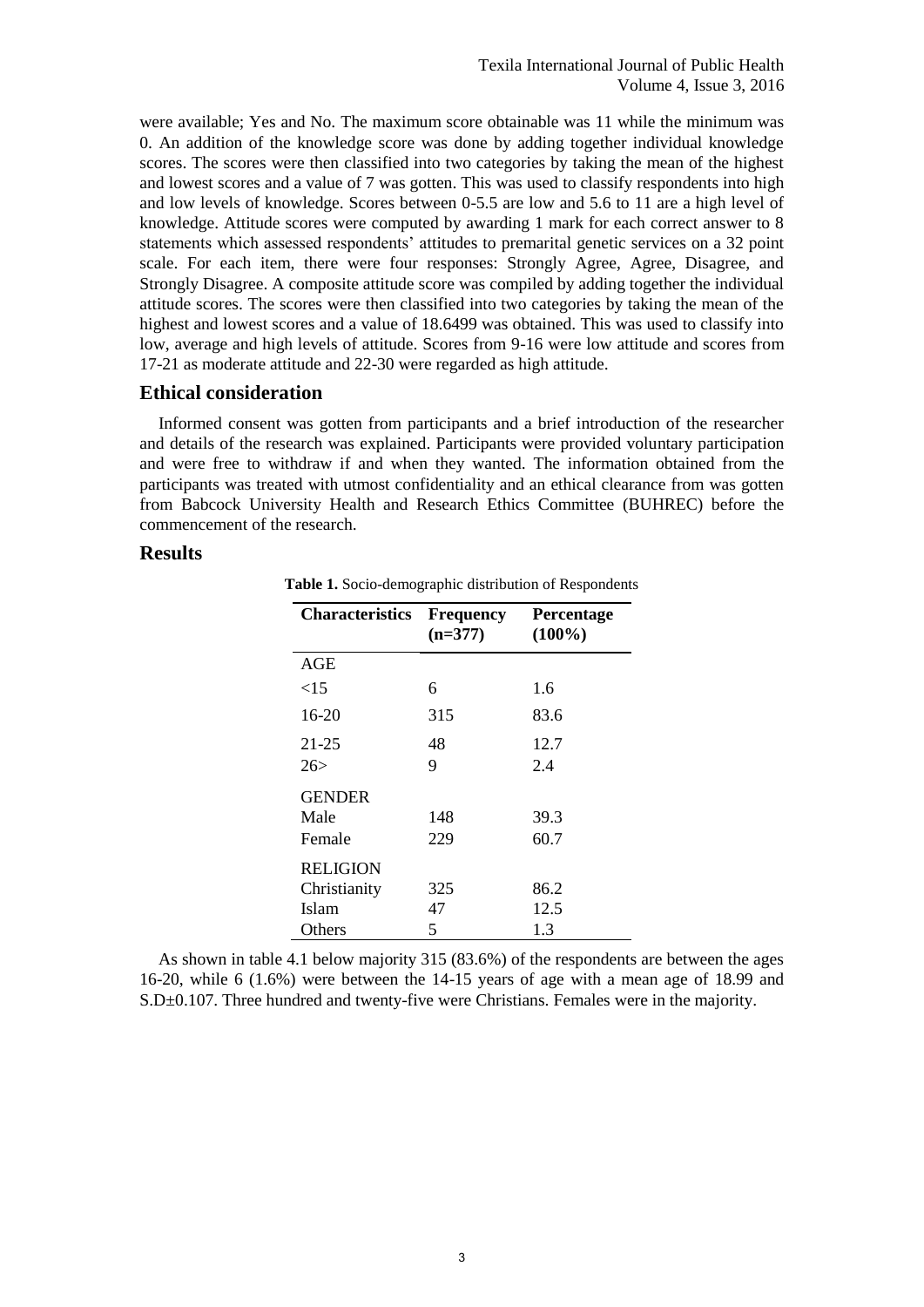| Variables                                       | Categories                                                         | Frequency<br>$(n=377)$ | Percentage<br>$(100\%)$ |
|-------------------------------------------------|--------------------------------------------------------------------|------------------------|-------------------------|
| Do you know about sickle                        | Yes                                                                | 363                    | 96.3                    |
| cell disease?                                   | N <sub>o</sub>                                                     | 14                     | 3.7                     |
| How can sickle cell disease                     | From inheriting two abnormal                                       | 362                    | 96.3                    |
| be transmitted?                                 | genes "S" from your parents From<br>eating poorly                  | 6                      | 1.6                     |
|                                                 | From not using protection during<br>sexual intercourse             | 8                      | 2.1                     |
| Do you know anyone with<br>sickle cell disease? | Yes                                                                | 260                    | 69                      |
|                                                 | N <sub>o</sub>                                                     | 45                     | 11.9                    |
| What are the symptoms of                        | Yellowing of eyes                                                  | 197                    | 52.1                    |
| sickle cell disease?                            | Swollen hands and feet                                             | 326                    | 86.5                    |
|                                                 | Getting sick everyday                                              | 124                    | 32.8                    |
|                                                 | Swollen tummy                                                      | 304                    | 80.7                    |
| Have you heard about                            | Yes                                                                | 360                    | 95.5                    |
| Genotype?                                       | N <sub>o</sub>                                                     | 17                     | 4.5                     |
| Do you know your<br>genotype?                   | Yes                                                                | 332                    | 88.1                    |
|                                                 | N <sub>o</sub>                                                     | 45                     | 11.9                    |
| At what age should one                          | 5-12 years                                                         | 210                    | 55.7                    |
| know their genotype                             | $13-20$ years<br>21 and above                                      | 147<br>20              | 39<br>3.1               |
| Why should one know                             | For marriage                                                       | 321                    | 85.2                    |
| their genotype?                                 | For blood transfusion<br>For general knowledge                     | 257<br>280             | 68.2<br>74.3            |
| Have you heard about                            | Yes                                                                | 173                    | 45.9                    |
| premarital genetic services                     | No                                                                 | 204                    | 54.1                    |
| What are premarital<br>genetic services?        | Services for intending couples<br>Services done in a church before | 159                    | 91.9                    |
|                                                 | marriage Activities to find out<br>your health status              | 4                      | 2.3                     |
|                                                 |                                                                    | 10                     | 5.8                     |
| Do you know where the                           | Yes                                                                | 105                    | 60.7                    |

# **Table 2.** Knowledge about Sickle Cell Disease and Premarital Genetic Services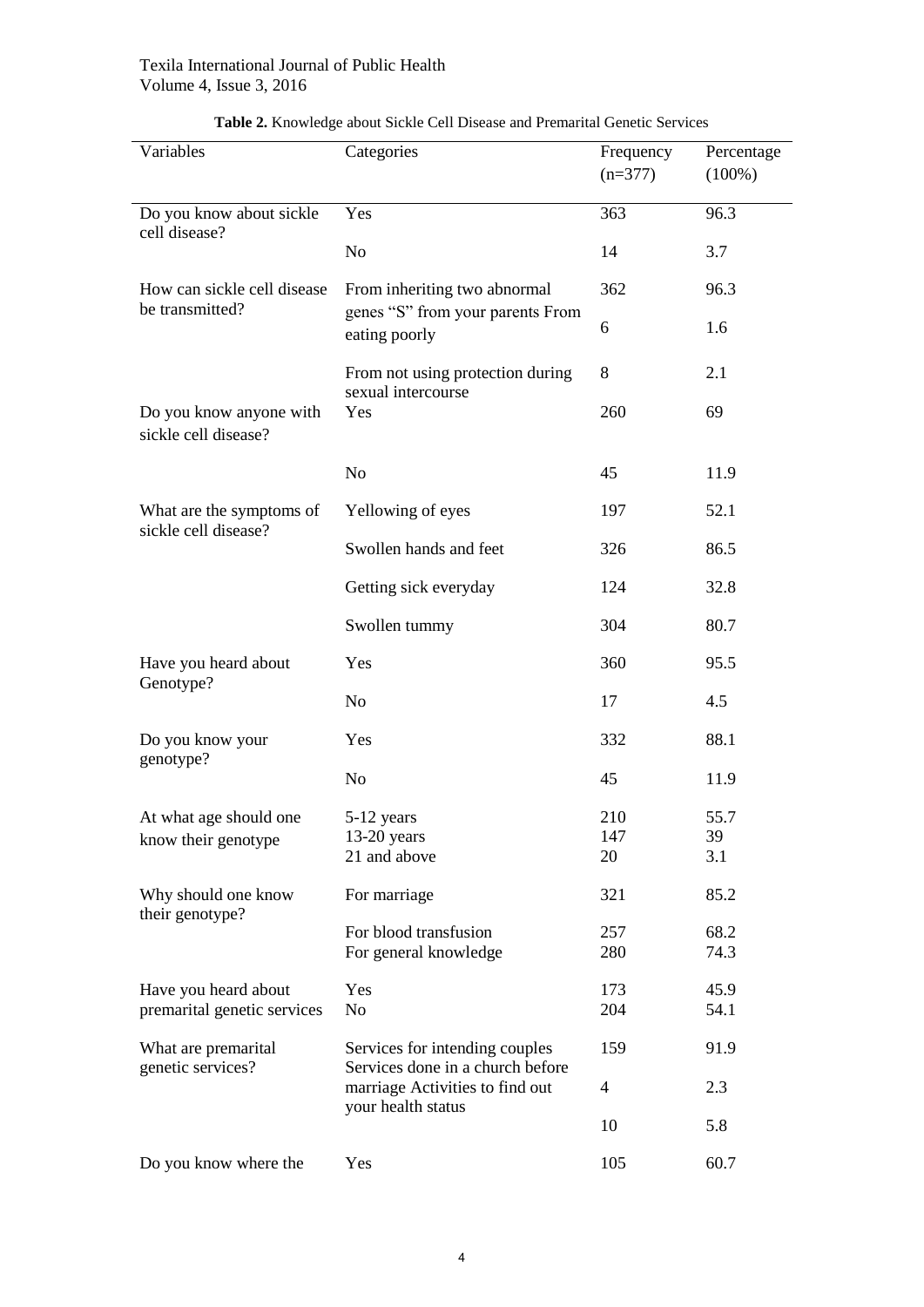| services are rendered?                                            | No                                                                     | 68                              | 39.3                                 |  |
|-------------------------------------------------------------------|------------------------------------------------------------------------|---------------------------------|--------------------------------------|--|
| What are the likely centres<br>for premarital genetic<br>services | Sickle cell centre/marriage<br>counselling                             |                                 |                                      |  |
|                                                                   | Hospital                                                               | 337                             | 89.5                                 |  |
|                                                                   | Church                                                                 | 18                              | 4.8                                  |  |
| Sources of information<br>about sickle cell disease               | Media Friends and peers Health<br>personnel Seminar/lecturesFamily     | 275<br>280<br>270<br>285<br>312 | 72.9<br>74.2<br>71.6<br>75.6<br>72.9 |  |
| Sources of information<br>about PGS                               | Media Friends and peers Health<br>personnel Seminar/Lectures<br>Family | 162<br>36<br>49<br>39<br>39     | 43<br>9.6<br>13<br>10.4<br>10.4      |  |

As shown in Table 2, 363 (96.3%) of respondents had heard of sickle cell disease and knew it was transmitted from inheriting two abnormal genes "S" from one's parents. Many, 260(69%) of the respondents knew someone with sickle cell disease.The major source of information on sickle cell was the family, 312 (82.8%). Three hundred and sixty of the respondents (95.5%) had heard about genotype, but only 332 (88.1%) knew their genotypes. Three hundred and twenty-one (85.2%) indicated marriage as the reason for knowing one's genotype. One hundred and seventy-three (45.9%) had heard about PGS, majorly from the media, 162 (43%) but only 105 (60.7%) knew where these services are rendered, while 337 (89.5%) selected the hospital as a centre for PGSs.

| <b>Variables</b>            | <b>Categories</b> | <b>Frequency</b> | Percentage |
|-----------------------------|-------------------|------------------|------------|
|                             |                   | $(n=162)$        | $(\%)$     |
| Are you in a relationship?  | Yes               | 162              | 43         |
|                             | N <sub>0</sub>    | 215              | 57         |
| How long have you been in a | 1-6 months        | 70               | 43.2       |
| relationship?               | 7-12 months       | 30               | 18.5       |
|                             | $> 1$ year        | 62               | 38.3       |
| Do you know the genotype    | Yes.              | 110              | 67.9       |
| of your partner?            | No.               | 52               | 32.1       |
| What are the symptoms of    | Yellowing of      | 83.9             | 52.1       |
| sickle cell disease         | eyes              |                  |            |
|                             | Swollen hands     | 140              | 86.5       |
|                             | and feet          |                  |            |
|                             | Getting sick      | 53.1             | 32.8       |
|                             | everyday          |                  |            |
|                             | Swollen tummy     | 131              | 80.7       |

**Table 3.** Relationship status and knowledge of partners' genotype characteristics

According to Table 3 on relationship status, 162 (43%) were in a relationship. Of those who were in a relationship, 70 (43.2%) had been in the relationship for 1-6 months, while 31 (18.5%) of the respondents had been in a relationship for 7-12 months. One hundred and ten (67.9%) of the respondents knew the genotype of their partners. Of these, 103(94%) in total could confidently mention the partner's genotype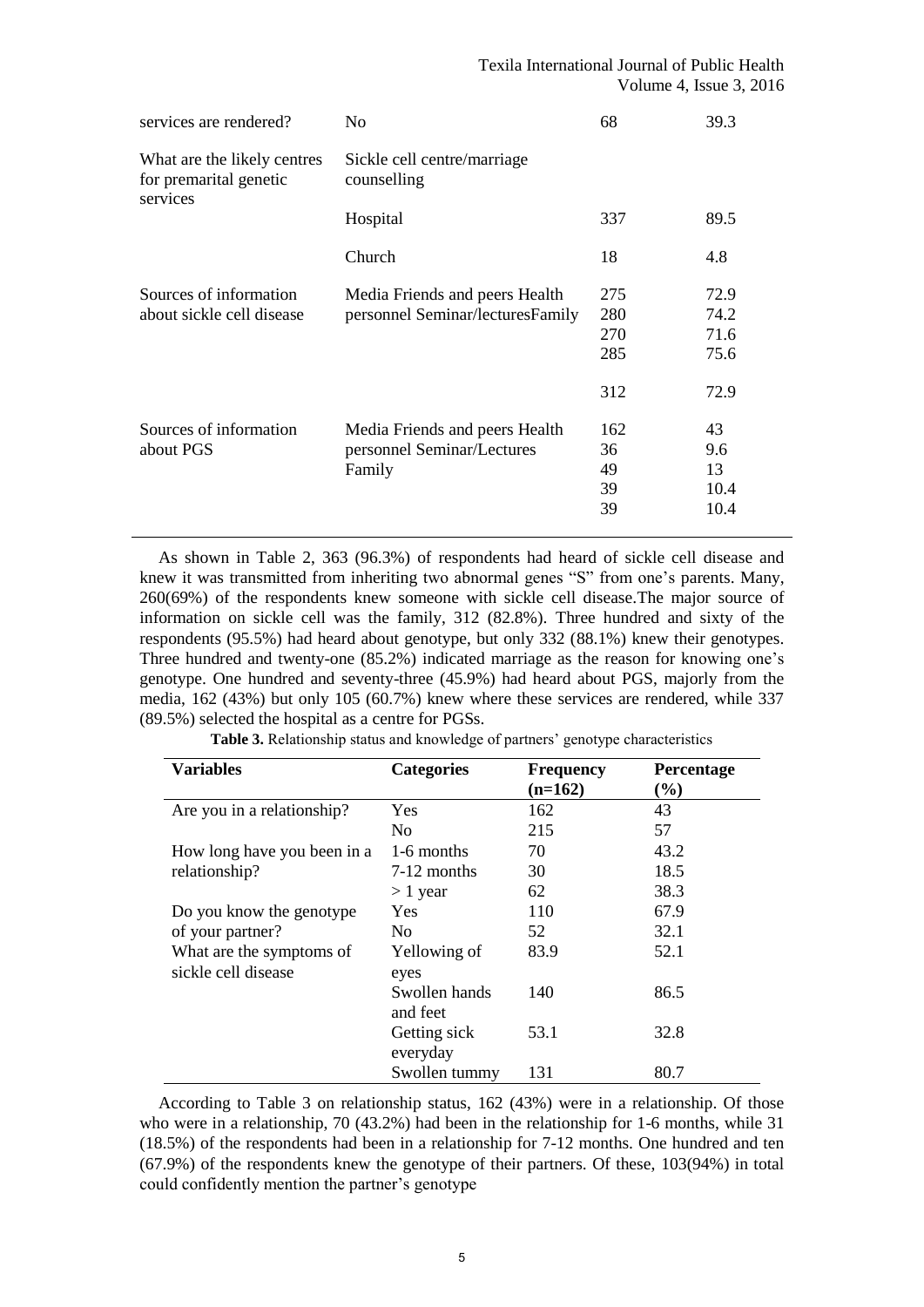The knowledge of respondents was generally high at 7.11 (SD= 2.1010) on a scale of 11. More than half of the respondents, 251 (66.9 %) indicated that lack of awareness may hinder them from participating in premarital services.

| Attitude towards PGS                                                                                                     | Strongly | Agree | Strongly | Disagree |
|--------------------------------------------------------------------------------------------------------------------------|----------|-------|----------|----------|
|                                                                                                                          | Agree    |       | Disagree |          |
| Irrespective of the genotype of my partner, I will go<br>ahead with my relationship because all that matters<br>is love. | 5.2      | 12.8  | 49.2     | 29.7     |
| My belief does not emphasize on premarital genetic<br>service so it's not important                                      | 4.4      | 14.1  | 44.3     | 32.6     |
| I am too young to be bothered about my genotype                                                                          | 3.9      | 2.6   | 60.2     | 29.9     |
| Genotype or not, God is the one who determines<br>my partner                                                             | 28.6     | 32.3  | 17.2     | 18.5     |
| All would-be- couples should undergo premarital<br>genetic services.                                                     | 60.7     | 28.4  | 3.9      | 3.1      |
| Because I and my partner hardly fall sick, we are<br>healthy and do not need to undergo any tests                        | 3.6      | 6.0   | 57.3     | 29.4     |
| Because of my genotype, I am at risk of having<br>children with sickle cell disease                                      | 9.9      | 21.1  | 40.1     | 24.2     |
| Sickle cell disease is not the worst genetic disease<br>so one can live with it.                                         | 25.5     | 39.1  | 16.1     | 16.7     |

**Table 4.** Respondents attitude towards premarital genetic services (PGS)

According to table 4 below, about 50% disagreed to the notion that love should be the sole reason for going into marriage. Also, 44.3% did not believe religion should override the importance of PGS. 60.7% strongly agreed that all intending couples undergo premarital genetic services. In addition, 57.3% did not believe in disregarding genetic tests irrespective of good health.

Overall the attitude of the respondents was moderate (SD= 3.422; mean= 18.65) on a scale of 30.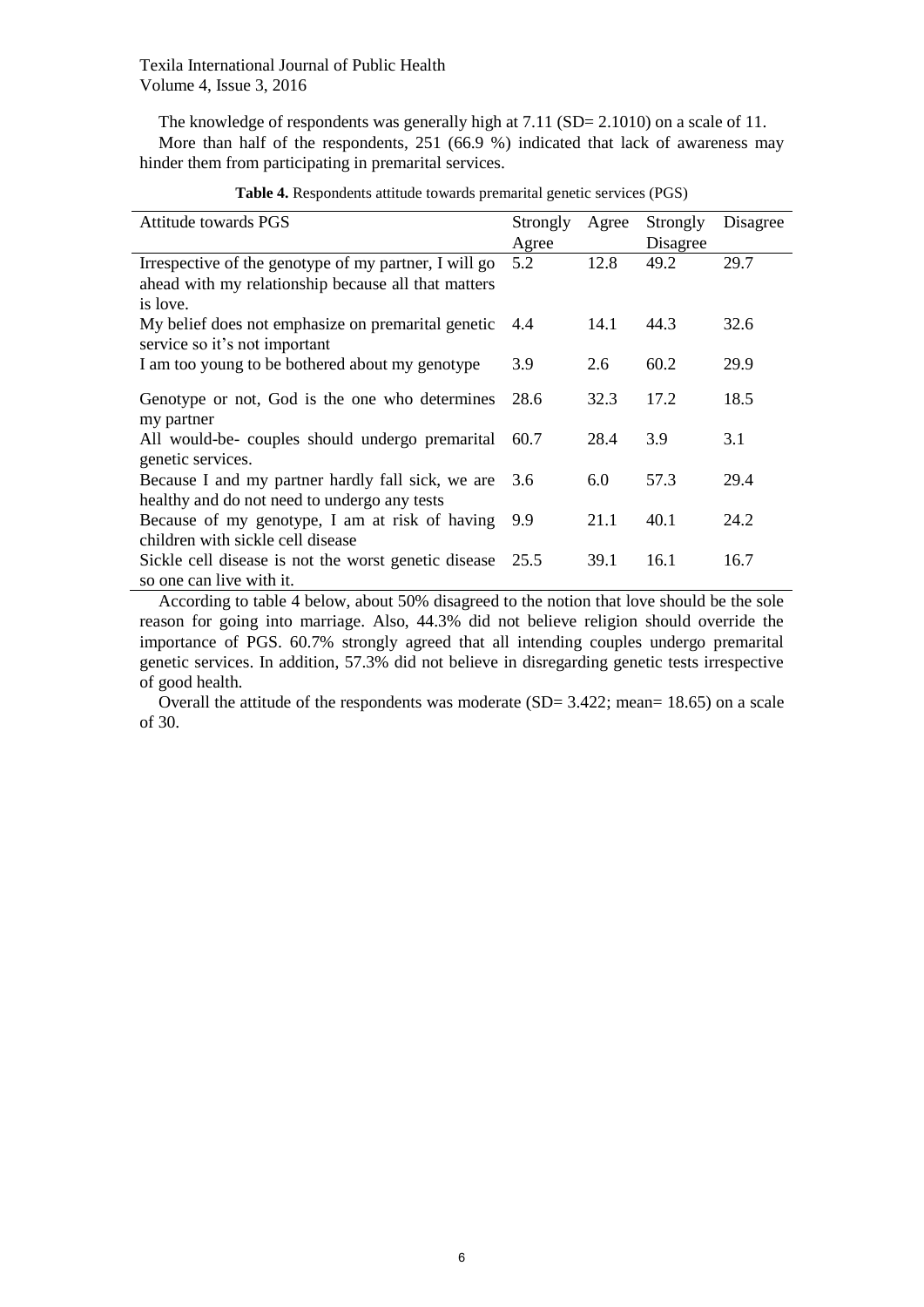| Variables              | Categories                | Frequency $(n=377)$ | Percentage (%) |
|------------------------|---------------------------|---------------------|----------------|
| Would you undergo      | Yes                       | 350                 | 92.8           |
| premarital genetic     | N <sub>o</sub>            | 27                  | 7.2            |
| services if available? |                           |                     |                |
| Would you want         | Yes                       | 320                 | 84.9           |
| premarital genetic     | N <sub>o</sub>            | 57                  | 15.1           |
| services to be made    |                           |                     |                |
| compulsory             |                           |                     |                |
| Reasons for            | Personal belief           | 307                 | 81.5           |
| undergoing             | <b>Encouragement</b> from | 109                 | 28.9           |
| Premarital genetic     | my place of worship       |                     |                |
| counselling            | Influence from my         | 130                 | 34.6           |
|                        | friends and partner       |                     |                |
|                        | If my family              | 128                 | 33.9           |
|                        | encourages me to          |                     |                |
| Benefits of accepting  | Awareness of              | 271                 | 71.9           |
| premarital genetic     | genotype and making       |                     |                |
| counselling            | right choices             |                     |                |
|                        | Making everyone           | 66                  | 17.4           |
|                        | happy                     |                     |                |
|                        | Prevention of disease     | 296                 | 78.6           |
|                        | in unborn child           |                     |                |
| <b>Barriers</b> to     | Not having genetic        | 138                 | 36.7           |
| participating in PGS   | disease trait             |                     |                |
|                        | Not in a relationship     | 110                 | 29.2           |
|                        | Busy university           | 121                 | 32             |
|                        | schedule                  |                     |                |
|                        | Lack of awareness         | 251                 | 66.7           |
|                        |                           |                     |                |

**Table 5.** Factors influencing PGS and its acceptability

As shown in Table 5 above, 350 (92.8%) of respondents' revealed that they would undergo premarital genetic services if it was available and 320 (84.9%) would want it to be made compulsory. Three hundred and thirteen (81.5%) of the respondents will undergo PGS due to their personal beliefs while 111(28.9%) would undergo if their place of worship encourages them to.

The following benefits were reported by the respondents for undergoing premarital genetic services, 302 (78.6%) of the respondents indicated that it is to prevent their unborn children from having genetic disease, while 67 (17.4%) of the respondents indicated it is to make everyone around them happy.

**Table 6.** Test of Relationship between knowledge of participants and acceptability of PGS

|                            | Value  | Df       | $sig(2 \, sided)$ |
|----------------------------|--------|----------|-------------------|
| <b>Pearson's Chisquare</b> | 40.995 | $\Delta$ | $0.000\,$         |

**H0:** there will be no significant difference between gender and knowledge of respondents on premarital genetic services for sickle cell disease

**H1:** there will be a significant difference between gender and knowledge of respondents on premarital genetic services for sickle cell disease.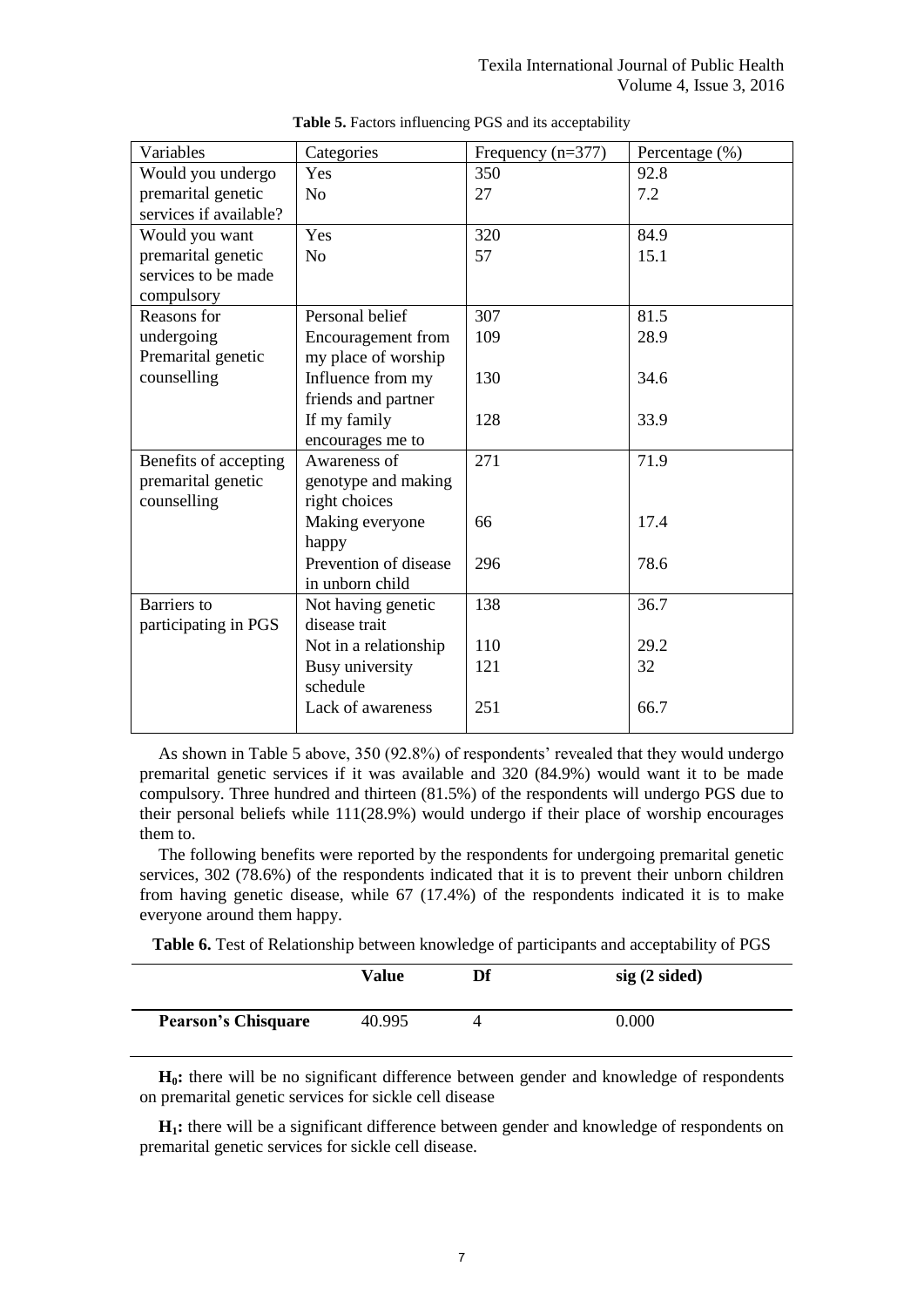As shown in the table 5 above, at a value of 40.995, P<0.05, the null hypothesis is rejected which means that there is a significant difference between gender and knowledge. Females have a higher knowledge about premarital genetic services and sickle cell disease than the males

#### **Discussion**

#### **Knowledge about sickle cell disease and premarital genetic services?**

This research revealed that almost half of the respondents had heard about premarital genetic services (PGS) and knew about sickle cell disease. These findings are similar with studiesby Oludare et al (2013), where80% of youths had good knowledge about sickle cell disease and premarital counselling and Olubiyi et al (2013) where 97.8% of the participants had high knowledge about sickle cell disease. This is at variance with a study done in Jeddah where female students of Abdul-Aziz University had low level of knowledge about premarital genetic services (Ibrahim et al, 2011). This study was among unmarried females which could account for poor knowledge since they were not considering marriage and would not have sought information at the time.

Compared to the study by Olubiyi et al (2013) where about 57% of the respondents could define premarital genetic services correctly, most of the respondents could correctly state what PGS is.

#### **Attitude of respondents towards premarital genetic services**

The attitude of the respondents was fair. Very few (18%) agreed to the notion that "love" could save a relationship threatened illness. This is contrary to the findings of Alao et al (2009) where 43% of the respondents will continue with their relationship irrespective of genetic incompatibility.

Based on the study, religious acceptability of premarital genetic services will encourage individuals to see its' importance. This is in line with the study by Nnaji et al (2013) in Nnewi where different religious institutions (Pentecostal and orthodox) mainly influenced an individual's decision to undergo premarital genetic services but in variance with Omuemu et al (2013) study in Benin where religious beliefs did notinfluence their decisions for premarital genetic services. The latter studies' findings may be as a result of the religious nature of the tertiary institutions used for this study.

## **Relationship status and knowledge of partners' genotype**

Majority of the respondents in the study knew their genotype. Similar findings by Olubiyi et al in Ekiti State University showed a high percentage (90.3%) of the respondents knew their genotypes. However, Alao et al (2010) recorded a lower percentage (41.2%) who knew their partners' genotype. There are strong differences regarding knowledge of partners' genotype in different populations.

#### **Willingness to accept premarital genetic services and factors influencing acceptance**

This research study reveals that most of the respondents would undergo premarital genetic services if available. This aligns withother studies. For instance 80% of respondents, in study by Isah et al (2016) were willing to undergo premarital genetic counselling with their partners. A Similar study by Oyedele, et al, (2015) carried out in Plateau found that the majority of the respondents (77.3%) accepted to go for premarital genotype screening. Another study by Omuemu et al amongst university undergraduates in Benin City, Edo state found that the level of acceptability of genetic screening for sickle cell disease by participants was high (96.6%). There is therefore general acceptance of PGS and a need to include services of this nature in youth health services.

The findings of this study revealed that majority of the respondents (66.9 percent) indicated that lack of awareness may hinder them from participating in premarital genetic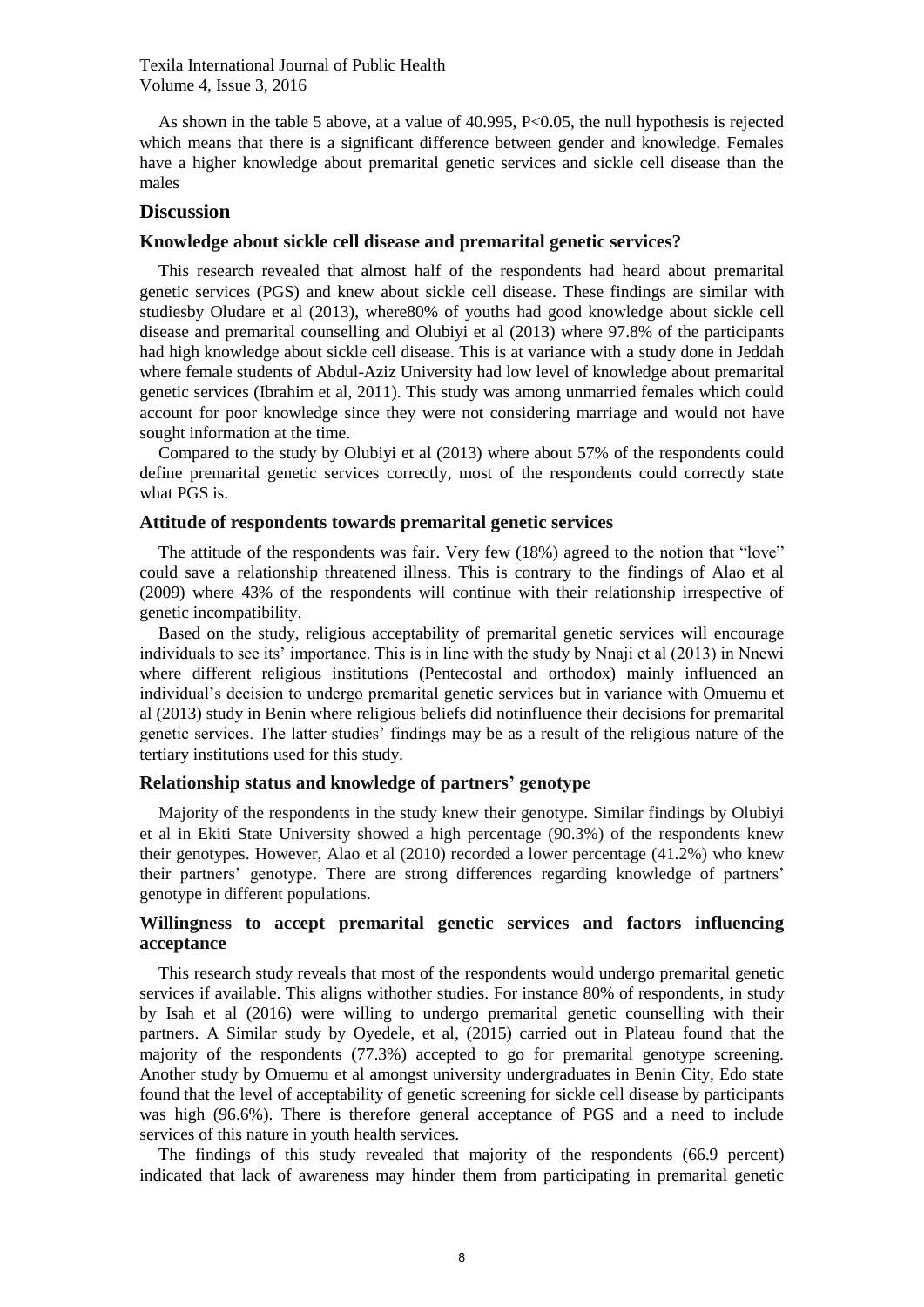service, almost half of the respondents indicated not having a genetic trait as another factor. Busy university schedule and not being in a relationship took a slightly lower percentage. However, the two topmost reasons for not participating in PGS were "supposed healthy look" and fear of losing partners in the study by Olubiyi et al (2013). This suggests that public enlightenment on premarital genetic services is still needed to heighten people's awareness about where PGS can be located.

## **Relationship between the knowledge and acceptability of the respondents towards premarital genetic services**

As statistically proven in the study there is a significant difference between knowledge and acceptability of respondents towards PGS. This is in line with the study by Oyedele et al (2015) in Jos where a significant difference existed between awareness and acceptability of premarital genetic services at a calculated chi square of 22.7, the null hypothesis was rejected. This may be because having a high knowledge about sickle cell disease and how it can be prevented might have increased the individuals' acceptance of the services.

## **Conclusion and implications for public health practice**

In this study, very few respondents had heard about premarital genetic services as compared with knowledge about sickle cell disease. It confirms the gap existing between classroom knowledge and access to services. Premarital counseling is one of the most important strategies for prevention of genetic disorders, congenital anomalies, and several medical psychosocial marital problemsThus, premarital counseling service should be a very strong health promotion tool for preventing diseases and increasing the quality of life. School health services have a role to playin bridging the gap between knowledge and practice especially as some relationships which begin in the university end up in marriage unions. This can safeguard the health of future generations.

## **Recommendations**

Comprehensive sexuality education helps youths assume responsibility for life-long sexual health by providing medically accurate information and enhancing decision-making skills at a crucial developmental stage. Thus, PGS should be incorporated intoschools' curriculum involving all age and department categories with special focus on students. Also Youth Friendly services should incorporate services of this kind into their programmes.

## **References**

[1]. Alao, O.O., Araoye, M., & Ojabo, C. (2009). Knowledge of sickle cell disease and haemoglobin electrophoresis: a survey of students of a tertiary institution. *Nigerian Journal of Medicine,* 18(3), 326- 9. Retrieved from<http://www.ncbi.nlm.nih.gov/pubmed/20120655>

[2]. Al-Khaldi, Y. M., Al-Sharif, A. I., Sadiq, A. A., & Ziady, H. H. (2002). Attitudes to premarital counseling among students of Abha Health Sciences College*. Saudi Medical Journal,* (8), 986-990. Retrieved that the contract of the contract of the contract of the contract of the contract of the contract of the contract of the contract of the contract of the contract of the contract of the contract of the contract of

https://www.researchgate.net/publication/11156130 Attitudes to premarital counseling among stude [nts\\_of\\_Abha\\_Health\\_Sciences\\_College](https://www.researchgate.net/publication/11156130_Attitudes_to_premarital_counseling_among_students_of_Abha_Health_Sciences_College)

[3]. Anie, K. A., Egunjobi, F. E., Akinyanju, O. O. (2010). Psychosocial impact of sickle cell disorder: Perspectives from a Nigerian setting. Globalization and Health, 6(2). DOI: 10.1186/1744- 8603-6-2

[4]. Diallo, D., & Tchernia, G. (2002) Sickle cell disease in Africa. *Current Opinion in Hematology*, 9, 111-116. Retrieved fro[m http://www.ncbi.nlm.nih.gov/pubmed/11844993](http://www.ncbi.nlm.nih.gov/pubmed/11844993)

[5]. Ibrahim, N.K.R., Al-Bar, H., Al-Fakeeh, A., Al-Ahmadi, J., Qadi, M., Al-Bar A., & Milaat, W. (2011). An educational programme about pre-marital screening for unmarried female students in King Abdul-Aziz University, Jeddah. Journal of Infection and Public Health, 4(1), 30-40. DOI: <http://dx.doi.org/10.1016/j.jiph.2010.11.001>